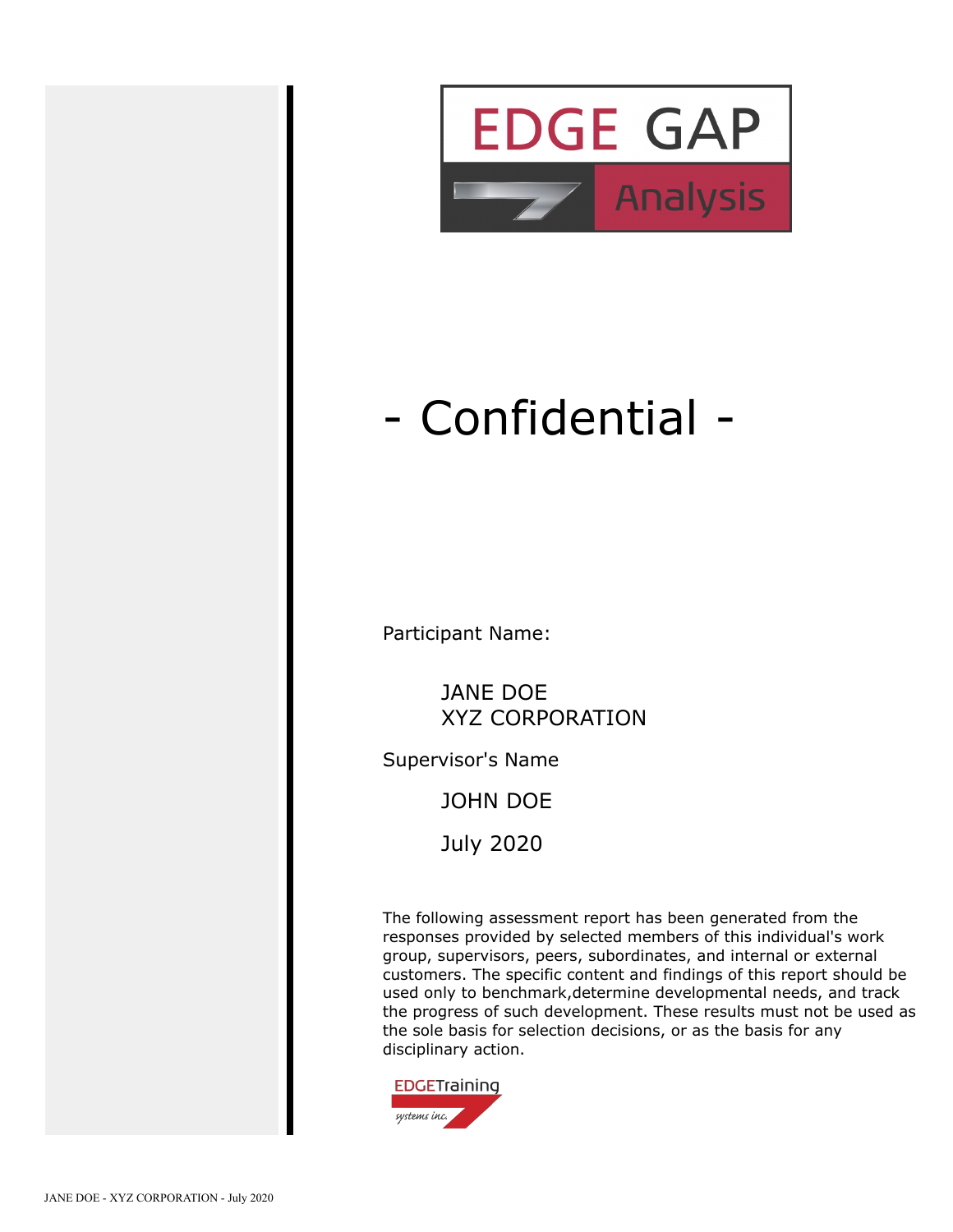This GAP Analysis individual feedback report has been prepared specifically for you. The information contained in this report is based on information about your leadership skills and performance collected on the assessment questionnaire you and your Supervisor recently completed.

#### Competency Summary

The ratings you and your Supervisor provided for each item in the competency were averaged together to give an average score for each competency. Your average score and your Supervisor's average score for each competency is listed. These scores were then averaged together to determine an "Average All" score. The "Average All" scores for each competency were used in producing the following portion of the Gap Analysis Report.



You will notice that most competencies on the report have a bar on the summary part of the report. This **bar** shows the range of item scores you received for that competency.

The "Average All" score for each competency is represented on the following charts by a **thick black line** and the score itself is listed in the Average All Raters column.

If there is no bar, only a **black vertical line**, then there was no variance in the ratings - you received the same rating on all items.

#### GAP Range

The Gap range section of the report shows you how your own evaluation of your performance compares to that given by your Supervisor. Your ratings are identified by the black circle and your Supervisor's ratings are identified by the white square.



If you rated yourself significantly higher (greater than one point on the scale) than your Supervisor rated you, then a bold black line connects the two ratings and calls your attention to a potential **blind spot** - an area in which you may be overrating your own performance.

If you rated yourself significantly lower (greater than one point on the scale) than your Supervisor rated you, then a dotted gray line connects the two ratings and calls your attention to a potential **hidden strength** - an area in which you may be underrating your own performance.

#### **Rating Scale**

You and your Supervisor were asked to respond using the following six-point rating scale. 1-Almost Never, 2-Not Usually, 3-Sometimes, 4-Often 5-Usually, 6-Almost Always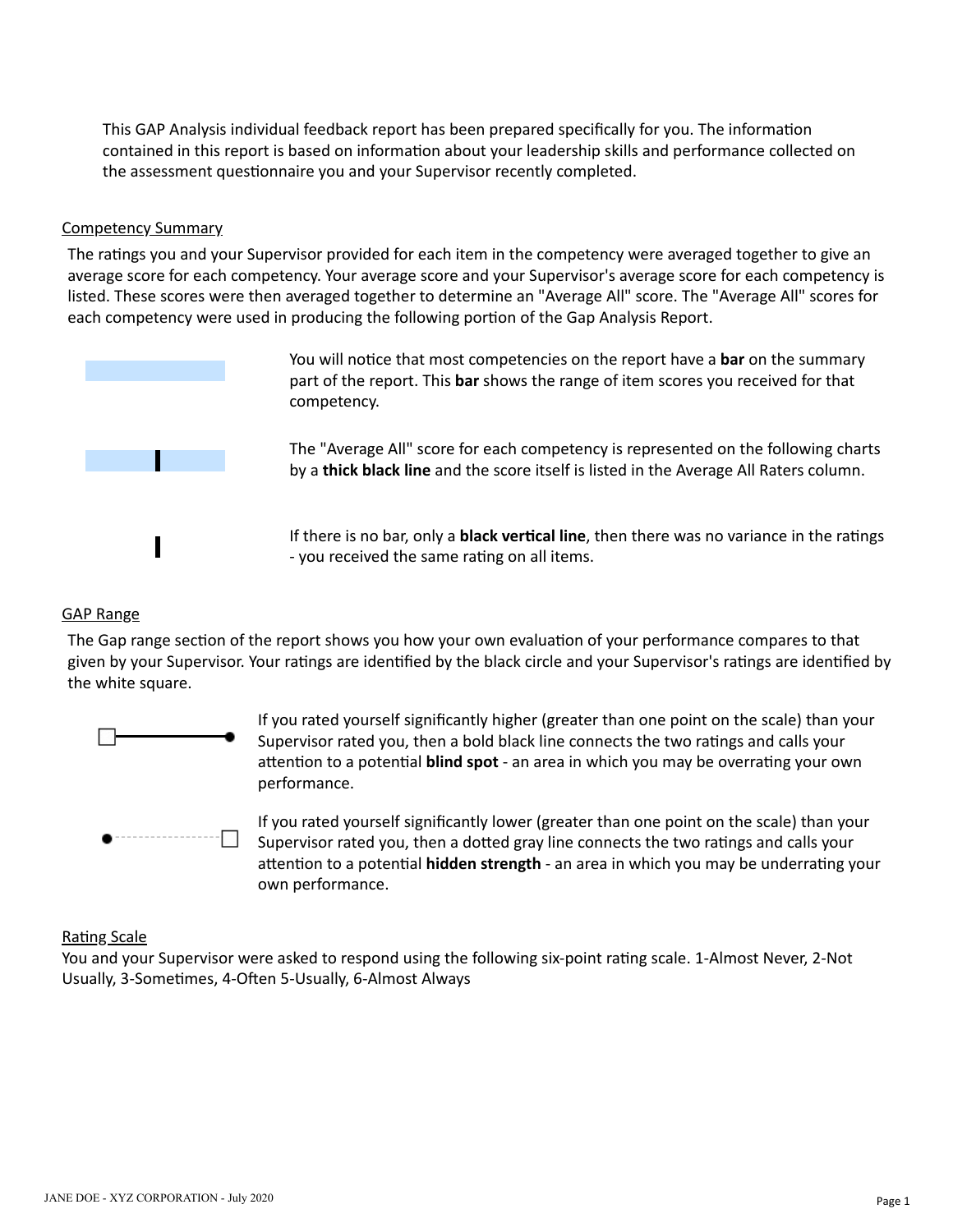| Competency                            |                             | Summary                      | <b>GAP Range</b>                                                                                                 |                                                                 |                                                            |  |  |
|---------------------------------------|-----------------------------|------------------------------|------------------------------------------------------------------------------------------------------------------|-----------------------------------------------------------------|------------------------------------------------------------|--|--|
|                                       |                             | Average<br><b>All Raters</b> | <b>Need</b><br>Strength<br>4 <sub>5</sub><br>3 <sup>1</sup><br>$6\phantom{1}6$<br>$\mathbf{1}$<br>$\overline{2}$ | <b>Need</b><br>$\overline{2}$<br>$\mathbf{1}$<br>$\overline{3}$ | Strength<br>$\overline{\mathbf{4}}$<br>$\overline{5}$<br>6 |  |  |
| Adaptability & Innovation             | Self<br>4.63<br>5.00<br>Sup | 4.82                         |                                                                                                                  |                                                                 | $\blacksquare$                                             |  |  |
| <b>Building Trust &amp; Integrity</b> | Self<br>4.67<br>4.83<br>Sup | 4.75                         |                                                                                                                  |                                                                 | $\bullet$                                                  |  |  |
| Coaching & Counseling                 | Self<br>4.83<br>Sup<br>4.67 | 4.75                         |                                                                                                                  |                                                                 | $\blacksquare$                                             |  |  |
| <b>Communicating Effectively</b>      | Self<br>4.25<br>4.92<br>Sup | 4.59                         |                                                                                                                  |                                                                 | $\bullet$ $\Box$                                           |  |  |
| Influence & Negotiation               | Self<br>4.67<br>4.83<br>Sup | 4.75                         |                                                                                                                  |                                                                 | ◐                                                          |  |  |
| Managing Change                       | Self<br>4.50<br>5.00<br>Sup | 4.75                         |                                                                                                                  |                                                                 | $\bullet \Box$                                             |  |  |
| <b>Managing Conflict</b>              | Self<br>3.78<br>Sup<br>4.56 | 4.17                         |                                                                                                                  |                                                                 | $\bullet$ $\Box$                                           |  |  |
| <b>Managing Diversity</b>             | Self<br>4.17<br>4.33<br>Sup | 4.25                         |                                                                                                                  |                                                                 | $\bullet$                                                  |  |  |
| Performance Management                | Self<br>4.25<br>4.83<br>Sup | 4.54                         |                                                                                                                  |                                                                 | $\bullet \Box$                                             |  |  |
| Problem Solving & Decision<br>Making  | Self<br>4.27<br>4.36<br>Sup | 4.32                         |                                                                                                                  |                                                                 | $\bullet$                                                  |  |  |
| Setting Goals & Standards             | Self<br>5.33<br>Sup<br>5.17 | 5.25                         |                                                                                                                  |                                                                 | $\blacksquare$                                             |  |  |
| <b>Team Building</b>                  | 4.67<br>Self<br>Sup<br>4.50 | 4.59                         |                                                                                                                  |                                                                 | $\bullet$                                                  |  |  |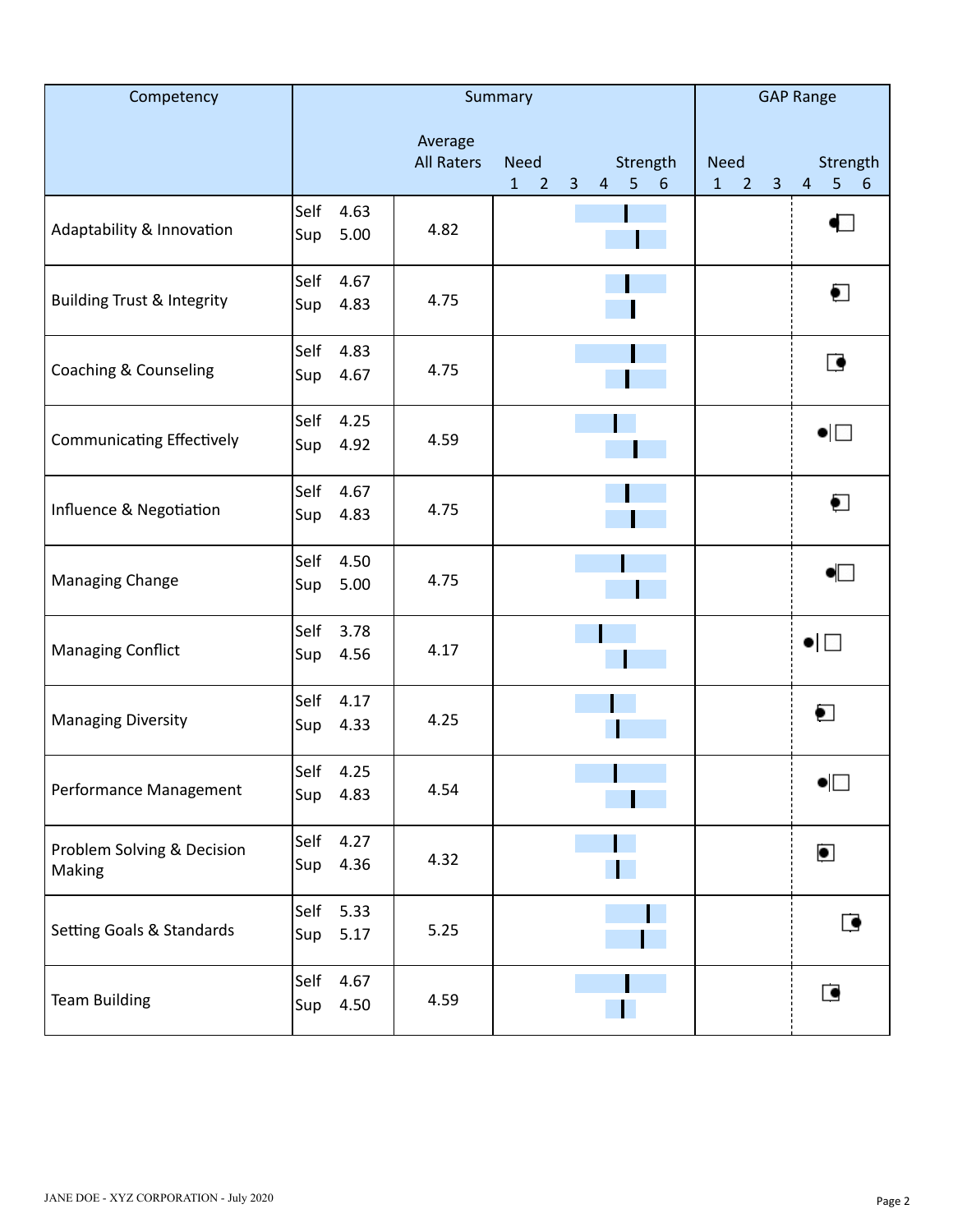### **Importance Ranking**

### Ranking

You and your Supervisor, were asked to rate the importance of each of the competencies assessed by the Edge Gap Analysis. You were asked to specify which competencies were most important to your job.

If both you and your Supervisor selected the competency as most important, it was determined to be critical to your job.

If either you or your Supervisor selected the competency to be most important and the other selected it to be important, it was determined to be very important.

If neither you nor your Supervisor selected the competency to be most important, it was determined to be important.

#### Importance/Performance

This shows the correlation between the importance ranking of the competency and the ratings of your performance in the same area. This section can help you prioritize any training and developmental opportunities and highligh any strengths.

Any competency rated critical or very important but low in performance (less than 5 on a scale of 1 to 6) can be considered an *immediate developmental opportunity* and should probably be the focus of additional training and development efforts.

Those competencies rated high in performance (5 or greater on a scale of 1 to 6) can be considered **strengths** and could be areas in which you might consider mentoring others.

Any competency rated important and low in performance (less than 5 on a scale of 1 to 6) can be considered a developmental opportunity. Additional training and development efforts may be needed.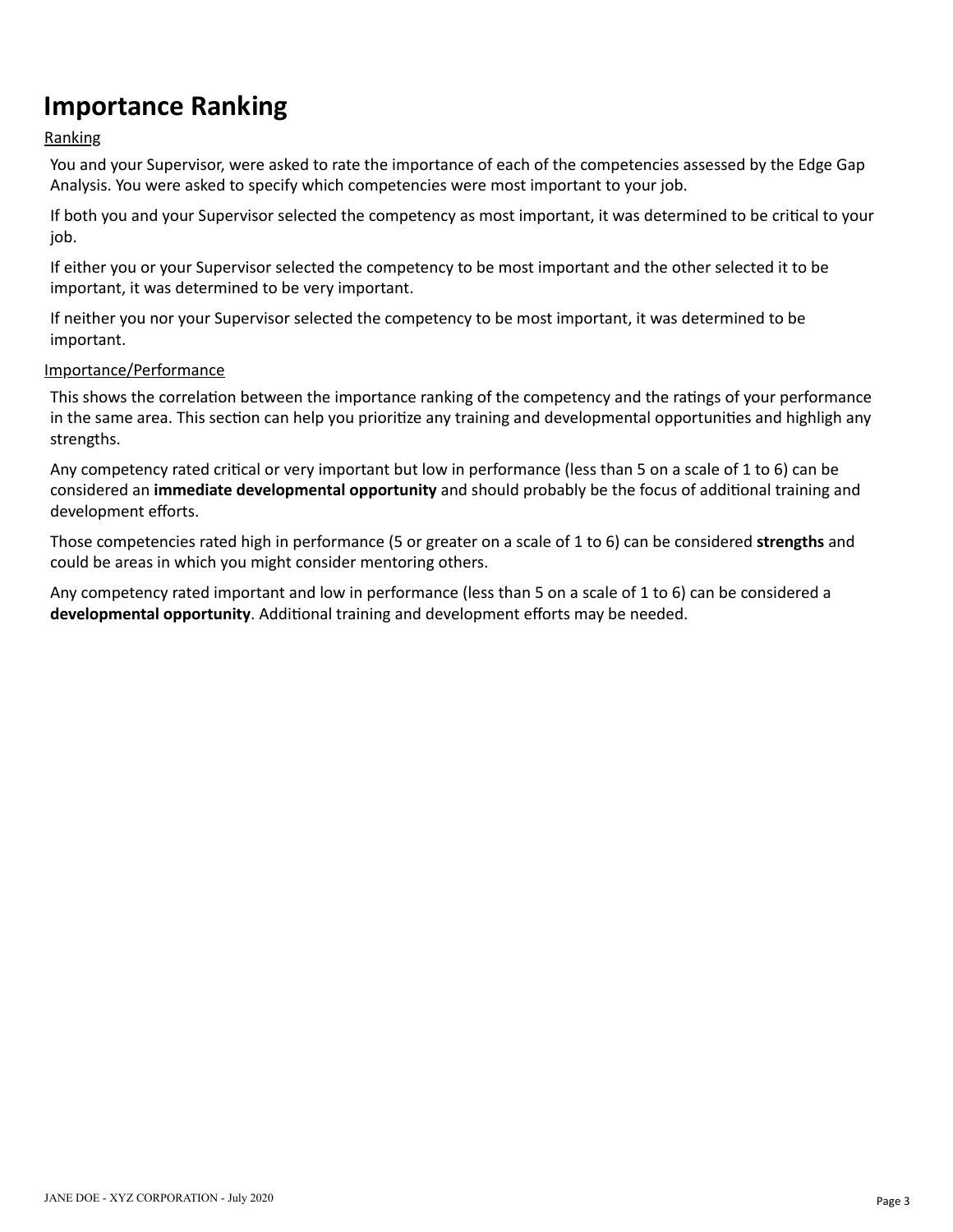| Competency                            | <b>Average Rating</b><br>(from summary) | <b>Your Rating</b> | Your Supervisor's<br>Rating | Ranking           | Importance / Performance                  |
|---------------------------------------|-----------------------------------------|--------------------|-----------------------------|-------------------|-------------------------------------------|
| Problem Solving & Decision Making     | 4.32                                    | Most<br>Important  | Most<br>Important           | Critical          | Immediate<br>Developmental<br>Opportunity |
| <b>Communicating Effectively</b>      | 4.59                                    | Most<br>Important  | Most<br>Important           | Critical          | Immediate<br>Developmental<br>Opportunity |
| Influence & Negotiation               | 4.75                                    | Most<br>Important  | Most<br>Important           | Critical          | Immediate<br>Developmental<br>Opportunity |
| Adaptability & Innovation             | 4.82                                    | Most<br>Important  | Most<br>Important           | Critical          | Immediate<br>Developmental<br>Opportunity |
| Performance Management                | 4.54                                    |                    | Most<br>Important           | Very<br>Important | Immediate<br>Developmental<br>Opportunity |
| <b>Team Building</b>                  | 4.59                                    | Most<br>Important  |                             | Very<br>Important | Immediate<br>Developmental<br>Opportunity |
| <b>Managing Change</b>                | 4.75                                    | Most<br>Important  |                             | Very<br>Important | Immediate<br>Developmental<br>Opportunity |
| Coaching & Counseling                 | 4.75                                    |                    | Most<br>Important           | Very<br>Important | Immediate<br>Developmental<br>Opportunity |
| <b>Managing Conflict</b>              | 4.17                                    |                    |                             | Important         | Developmental<br>Opportunity              |
| <b>Managing Diversity</b>             | 4.25                                    |                    |                             | Important         | Developmental<br>Opportunity              |
| <b>Building Trust &amp; Integrity</b> | 4.75                                    |                    | Important                   |                   | Developmental<br>Opportunity              |
| Setting Goals & Standards             | 5.25                                    |                    |                             | Important         | Strength                                  |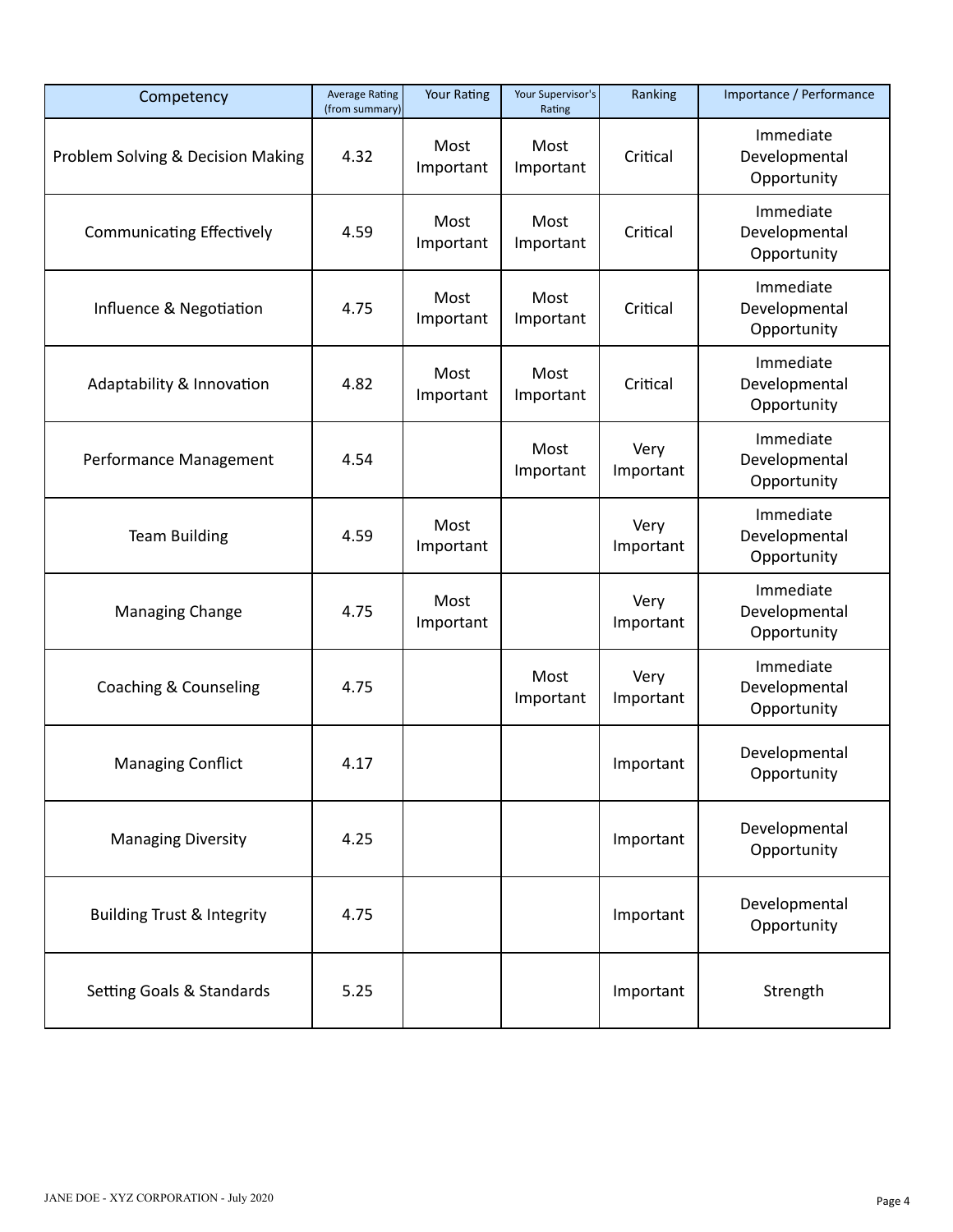### **Knowledge / Performance Grid**

The Knowledge Performance Grid utilizes a four quadrant grid to show the correlation between the knowledge you have demonstrated on a particular competency and the performance rating given on the GAP Analysis assessment.

The measurement of knowledge comes from the results of the knowledge-based assessment you completed.

Any competencies shown in gray italic text were not measured by a knowledge-based assessment. Any competencies shown in **bold text** were rated with an importance of Very Important or Crical on the Gap Analysis assessment.

| <b>Knowledge Improvement Opportunity</b>                                                                                                       | <b>Strength</b>                                                                                                                                                                                                                                                                                                                                   |
|------------------------------------------------------------------------------------------------------------------------------------------------|---------------------------------------------------------------------------------------------------------------------------------------------------------------------------------------------------------------------------------------------------------------------------------------------------------------------------------------------------|
| Low Knowledge / High Performance<br>Knowledge less than 70 <sup>th</sup> percent<br>Performance greater than or equal to 5 on a scale of (1-6) | High Knowledge / High Performance<br>Knowledge greater than or equal to 70 <sup>th</sup> percent<br>Performance greater than or equal to 5 on a scale of (1-6)                                                                                                                                                                                    |
|                                                                                                                                                | Setting Goals & Standards                                                                                                                                                                                                                                                                                                                         |
| <b>Training Need</b>                                                                                                                           | <b>Coaching Need</b>                                                                                                                                                                                                                                                                                                                              |
| Low Knowledge / Low Performance<br>Knowledge less than 70 <sup>th</sup> percent<br>Performance less than 5 on a scale of (1-6)                 | <b>High Knowledge / Low Performance</b><br>Knowledge greater than or equal to 70 <sup>th</sup> percent<br>Performance less than 5 on a scale of (1-6)                                                                                                                                                                                             |
| <b>Influence &amp; Negotiation</b>                                                                                                             | <b>Adaptability &amp; Innovation</b><br><b>Building Trust &amp; Integrity</b><br><b>Coaching &amp; Counseling</b><br><b>Communicating Effectively</b><br><b>Managing Change</b><br><b>Managing Conflict</b><br><b>Managing Diversity</b><br><b>Performance Management</b><br><b>Problem Solving &amp; Decision Making</b><br><b>Team Building</b> |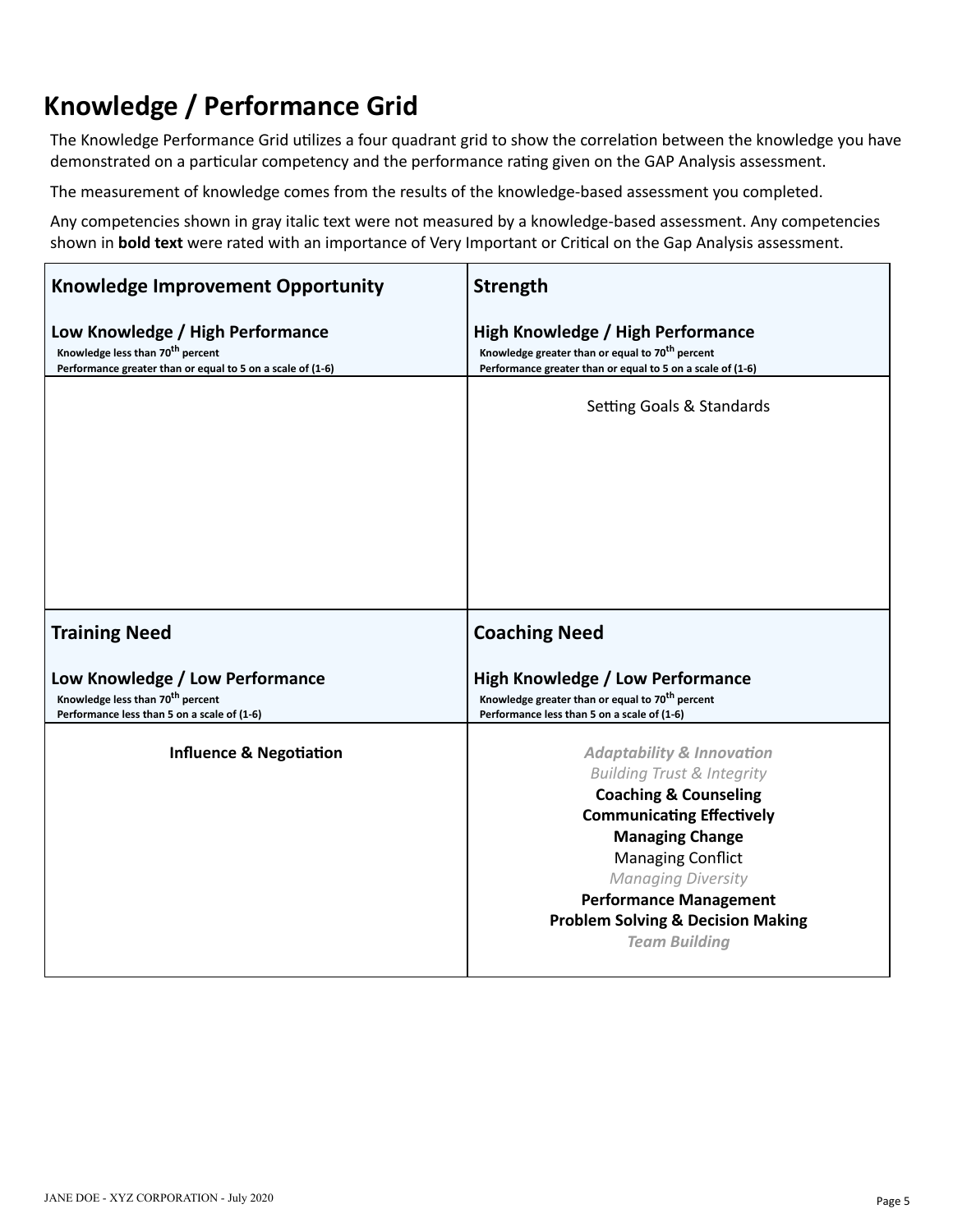### **Strengths / Needs Report**

Ι

Of the behavioral items assessed, the Strengths / needs report lists your 10 highest-rated behaviors and your 10 lowest-rated behaviors.

Each listed strength or need includes the competency, the behavioral statement and the item number as it was on the questionnaire. A graph depiction of the overall average rating your received for that item is included.



If there is no bar, only a **black vertical line**, then there was not variance in the ratings - you received the same rating on all items.

|    | Strength                                                                                                                                                         |     | 1 | 2 | 3 | 5. | 6 |
|----|------------------------------------------------------------------------------------------------------------------------------------------------------------------|-----|---|---|---|----|---|
| #1 | Strength - Item 61 - Influence & Negotiation<br>Before negotiating, identifies objectives which have room for compromise,<br>and those which don't.              | 6.0 |   |   |   |    |   |
| #2 | Strength - Item 4 - Setting Goals & Standards<br>Develops measurable, specific, and achievable written objectives.                                               | 5.5 |   |   |   |    |   |
| #3 | Strength - Item 10 - Communicating Effectively<br>Begins and ends meetings on time.                                                                              | 5.5 |   |   |   |    |   |
| #4 | Strength - Item 28 - Coaching & Counseling<br>When counseling employees, asks questions to help the employee determine<br>what is causing a performance problem. | 5.5 |   |   |   |    |   |
| #5 | Strength - Item 33 - Building Trust & Integrity<br>Develops relationships with others throughout the organization based on<br>mutual respect and trust.          | 5.5 |   |   |   |    |   |
| #6 | Strength - Item 34 - Managing Conflict<br>Responds to and addresses employee conflicts when appropriate.                                                         | 5.5 |   |   |   |    |   |
| #7 | Strength - Item 38 - Performance Management<br>Uses delegation effectively.                                                                                      | 5.5 |   |   |   |    |   |
| #8 | Strength - Item 53 - Adaptability & Innovation<br>Creates an environment that encourages breakthrough thinking.                                                  | 5.5 |   |   |   |    |   |
| #9 | Strength - Item 57 - Adaptability & Innovation<br>Initiates and supports new programs, ideas, and processes.                                                     | 5.5 |   |   |   |    |   |
|    | #10 Strength - Item 58 - Team Building<br>Recognizes the importance of teamwork.                                                                                 | 5.5 |   |   |   |    |   |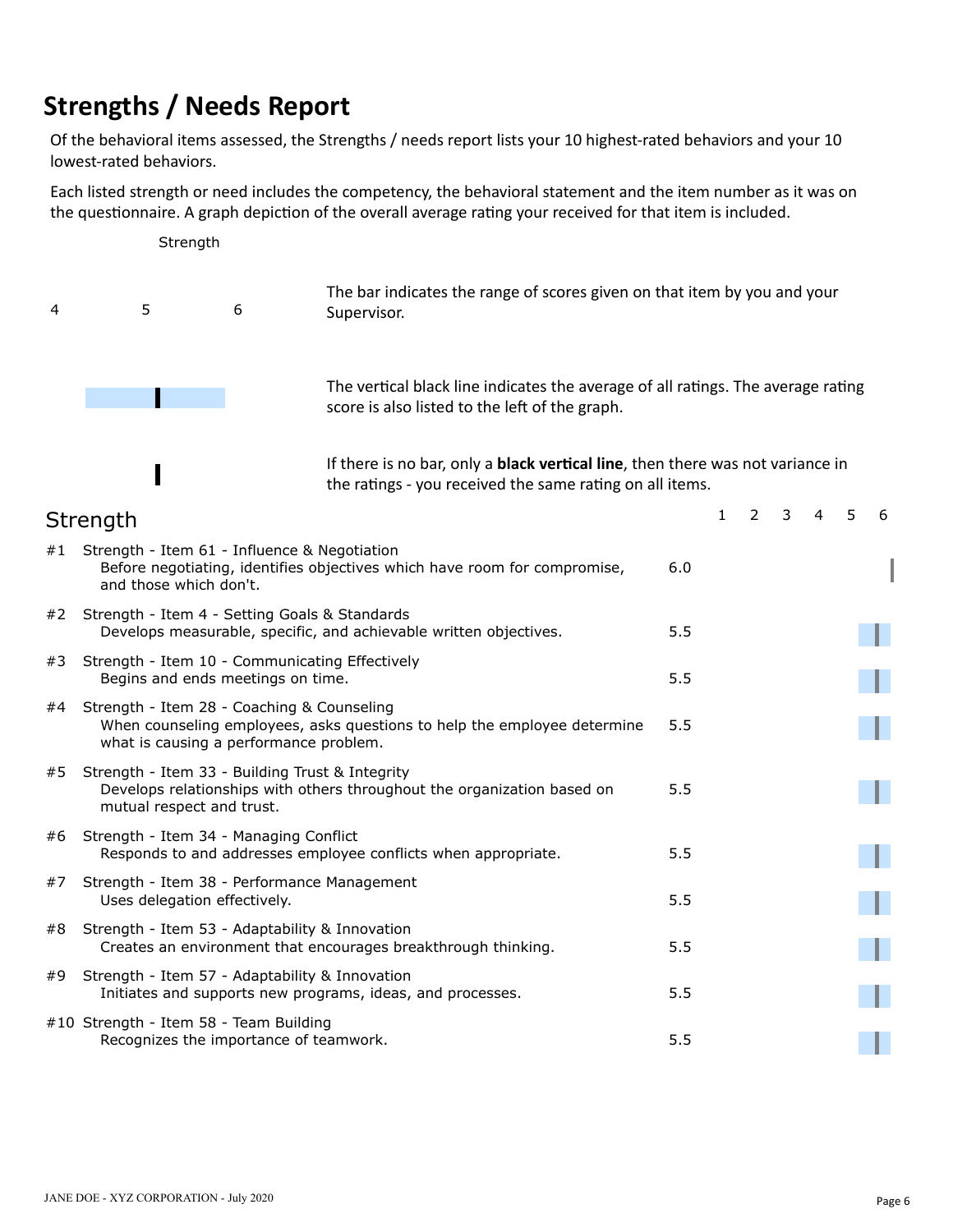| <b>Need</b>                                                                                                                                                                     |     | $\mathbf{1}$ | 2 | 3 | $\overline{4}$ | 5 | 6 |
|---------------------------------------------------------------------------------------------------------------------------------------------------------------------------------|-----|--------------|---|---|----------------|---|---|
| Need - Item 7 - Managing Conflict<br>#1<br>Encourages employees to bring workplace concerns or problems to his or her<br>attention.                                             | 3.5 |              |   |   |                |   |   |
| Need - Item 16 - Communicating Effectively<br>#2<br>Allows others to respectfully express emotions even when they are upset or<br>angry.                                        | 3.5 |              |   |   |                |   |   |
| Need - Item 30 - Problem Solving & Decision Making<br>#3<br>Brainstorms possible alternatives in making a decision.                                                             | 3.5 |              |   |   |                |   |   |
| Need - Item 36 - Performance Management<br>#4<br>Provides employees appropriate resources, authority, and support necessary<br>to complete a delegated task.                    | 3.5 |              |   |   |                |   |   |
| Need - Item 43 - Managing Conflict<br>#5<br>Resolves conflict by clarifying and discussing issues positively and patiently.                                                     | 3.5 |              |   |   |                |   |   |
| Need - Item 51 - Coaching & Counseling<br>#6<br>Actively looks for things an employee does well rather than just what an<br>employee does poorly.                               | 3.5 |              |   |   |                |   |   |
| Need - Item 65 - Adaptability & Innovation<br>#7<br>Adapts to new situations and demands of the job.                                                                            | 3.5 |              |   |   |                |   |   |
| Need - Item 73 - Managing Diversity<br>#8<br>Understands the value of working in a diversity-rich environment.                                                                  | 3.5 |              |   |   |                |   |   |
| Need - Item 80 - Managing Conflict<br>#9<br>Involves conflicting parties in a problem-solving approach to manage the<br>conflict, rather than forcing or imposing a resolution. | 3.5 |              |   |   |                |   |   |
| #10 Need - Item 5 - Managing Conflict<br>Is consistent in enforcing rules and policies.                                                                                         | 4.0 |              |   |   |                |   |   |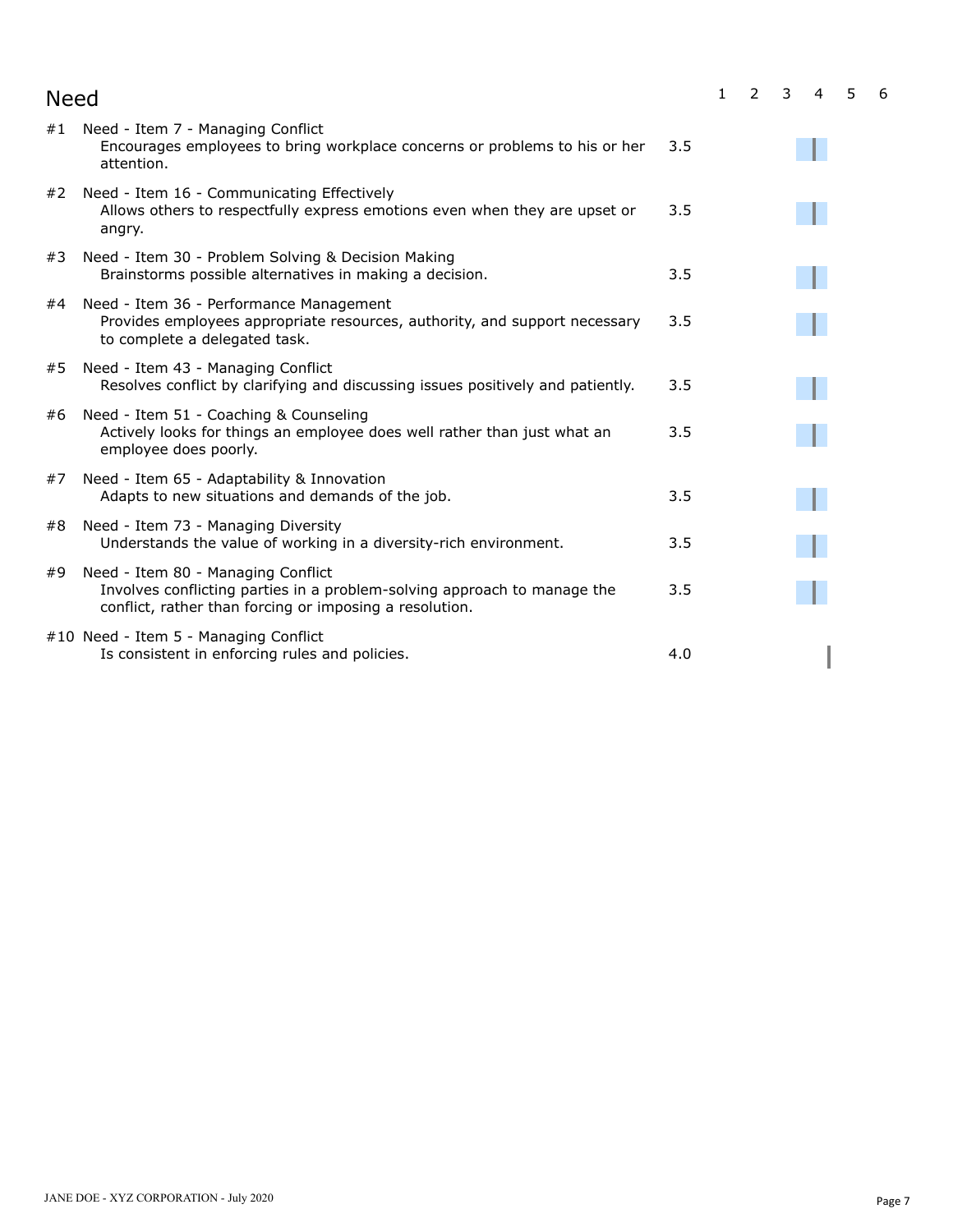## **Written Comments**

The written comments have been provided by you and your Supervisor to provide further feedback, observations and suggestions for your continued development. They are presented as they have been received, without editing or alterations being made.

*Things this person does that should be continued:*

- Keeps all parties informed of progress on projects.
- 

*What could this person do to be more effective?* Develop conflict skills.

 $\bullet$ 

 $\bullet$ 

*What does this person do that should be stopped?* Doubting yourself.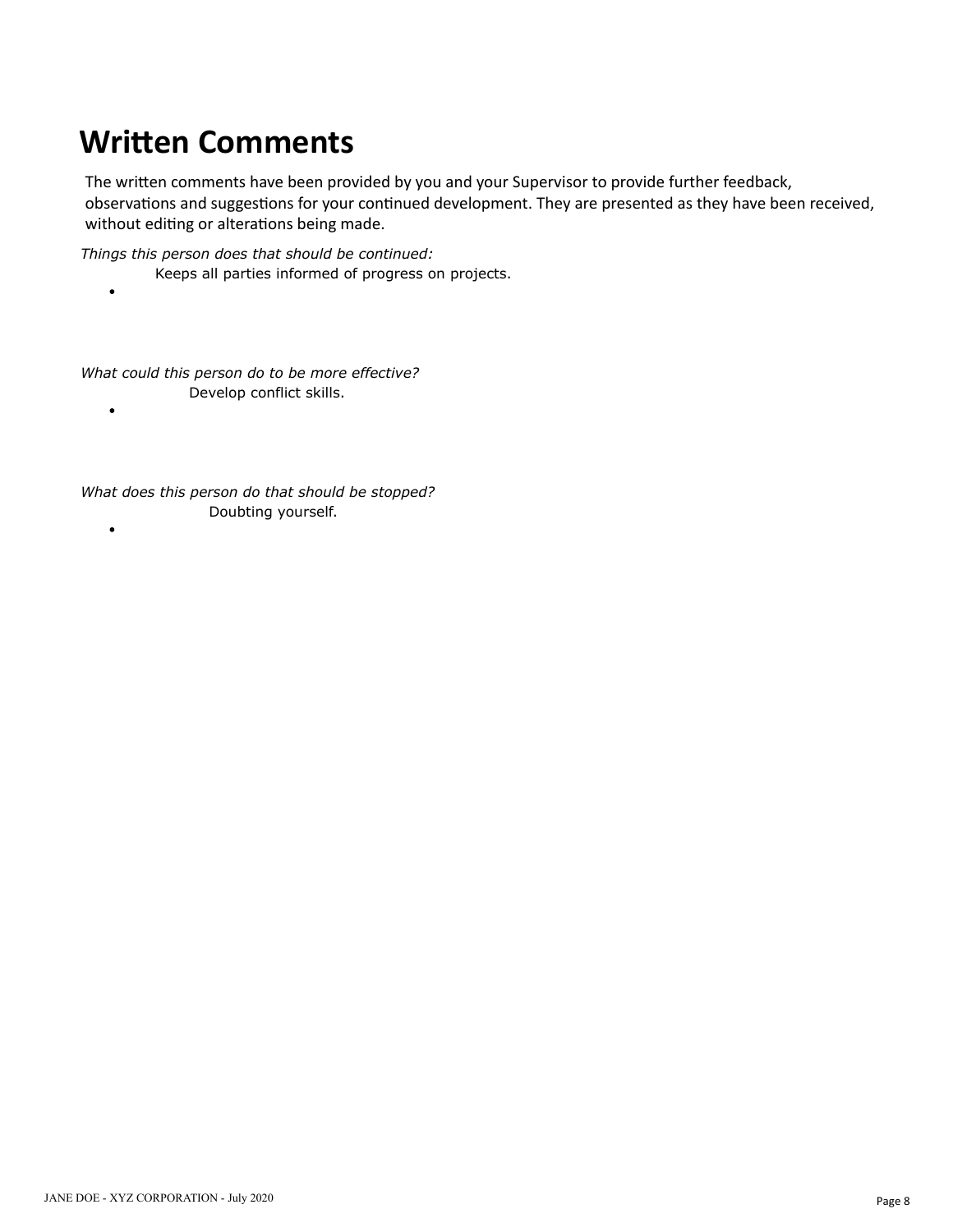### **Action Plan**

Use the following pages to create your own personalized action plan for further development. This action plan should include steps to build on the strengths you have idenfied, and to further develop areas of need.

As you reach your objectives and complete these plans, turn to a new strength or need and continue to develop your skills and abilities.

- 1. State your objective (what do you want to do?) regarding the competency.
- 2. Plan appropriate actions, learning experiences, and exercises to further develop this area.
- 3. Identify other people and resources that you can turn to for assistance in developing this area.
- 4. Finally, set specific target dates or milestones for completion of these development activities.

You can find resources to aid you in interpreting these results and determining your next steps in our Leadership Development Center, online at:

#### www.edgetraining.com/LearningPortal